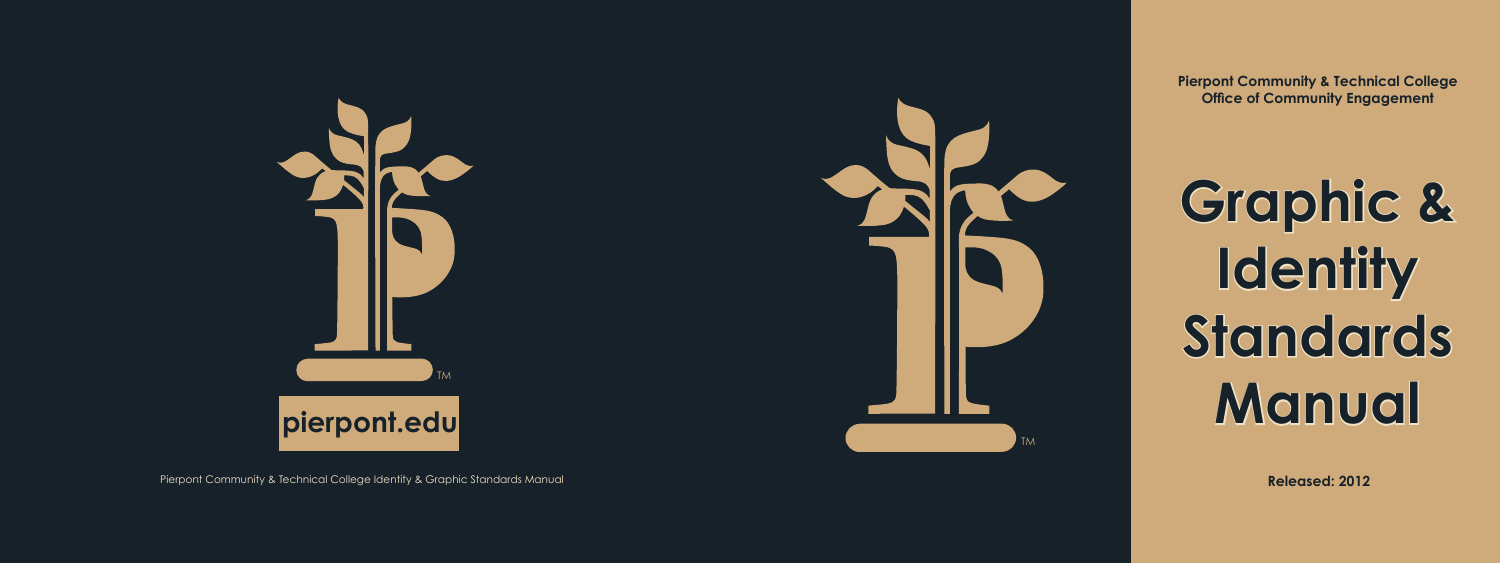## **Table of Contents**

### **Color Palettes & Typefaces**

### **General Use Collateral**

<span id="page-1-0"></span>

- **25|** [Business Cards](#page-14-0)
- **26|** [Stationery](#page-14-0)
- **27|** [Templates](#page-15-0)
- **30|** [Pierpont Tagline](#page-16-0)

- **19| [The Color Palette](#page-11-0)**
- **20|** [Primary Colors](#page-11-0)
- **21|** [Secondary Colors](#page-12-0)
- **22|** [Secondary Accent](#page-12-0) Colors
- **23|** [Neutral Colors](#page-13-0)
- **24|** [Typefaces](#page-13-0)

- **7|** [Primary Logo](#page-5-0)
- **9| [Secondary Logos](#page-6-0)**
- **14|** [Approved Colors](#page-8-0)
- **15|** [Approved Reverse](#page-9-0)
- **16|** [Clear Space & Scale](#page-9-0)
- **17|** [Incorrect Use](#page-10-0)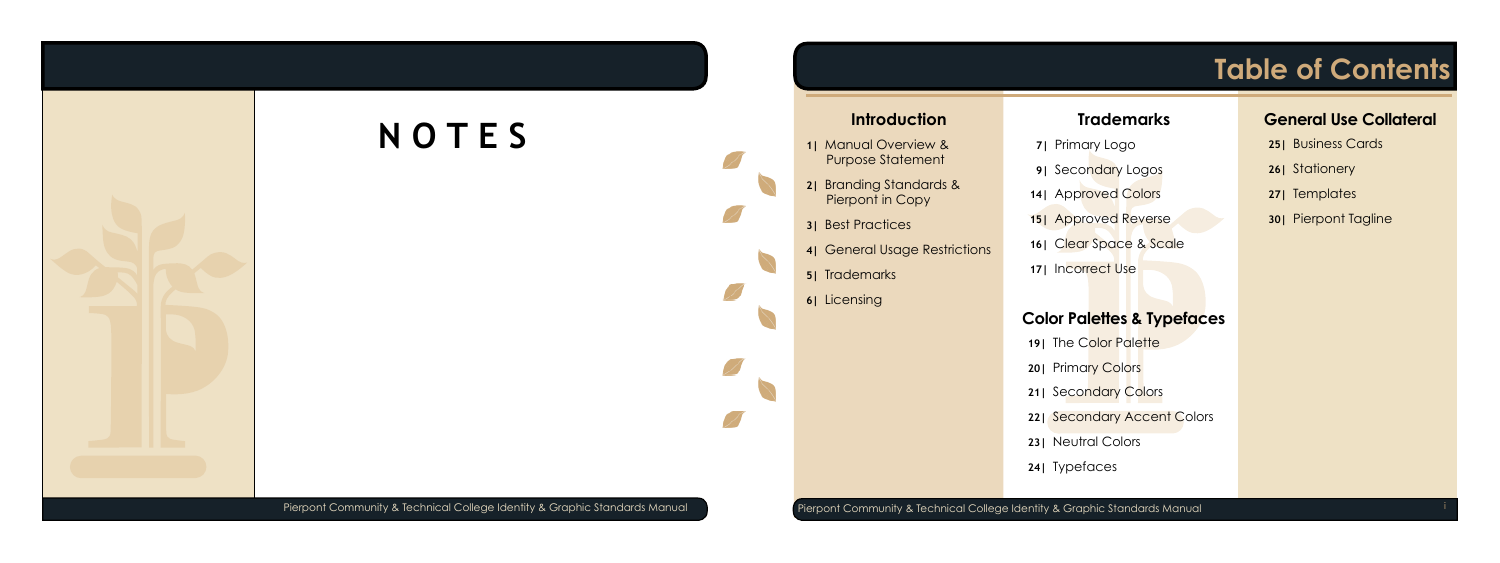[General Usage](#page-3-0)  **Restrictions** 

**[Trademarks](#page-4-0)** 

**[Licensing](#page-4-0)** 

## **Introduction**

[General Usage](#page-3-0)  **Restrictions** 

**[Trademarks](#page-4-0) [Licensing](#page-4-0)** 

Manual Overview & Purpose Statement

Branding Standards & Pierpont in Copy

[Best Practices](#page-3-0)

- Manual Overview & Purpose Statement
- Branding Standards & Pierpont in Copy

[Best Practices](#page-3-0)

## <span id="page-2-0"></span>**Introduction**

Manual Overview & Purpose

Pierpont Community & Technical College Identity & Graphic Standards Manual Pierpont Community & Technical College Identity & Graphic Standards Manual Branding Standards & Pierpont in Copy 2

### **Manual Overview & Purpose Statement**

Pierpont's Graphic Standards Manual was developed by the Pierpont Office of Community Engagement in conjunction with the organization's stakeholders and senior management.

When done thoughtfully and strategically, an entity's brand is carefully design to promote its unique features from the collective perspective of its stakeholders.

This manual serves as the official guide for all Pierpont schools, departments and units. It is intended to help anyone who writes, edits or designs printed or digital materials for and about Pierpont Community & Technical College.

Consistent use of this manual will ensure that Pierpont trademarks are being properly applied to official stationery, business cards, signage, institution web sites, products, publications and other collateral materials.

> "Pierpont Community and Technical College"

### **Branding Standards & Pierpont in Copy**

Unified branding enhances the coordination of Pierpont's campus marketing and communications efforts, helping to convey a professional and positive image to our valued constituencies.

Consistent use of Pierpont's branding promotes reliable identity recognition in a crowded higher education marketplace where the college must compete for students, faculty and funding resources.

In copy, the first instance of the institution's name shall be written

as:

"Pierpont Community & Technical College"

*Note the ampersand "&" connecting Community & Technical College.*

The second and subsequent references may be written as either

"Pierpont" or

"Pierpont C&TC"

In all instances, the following written identifiers for Pierpont are **prohibited**:

"PCTC" and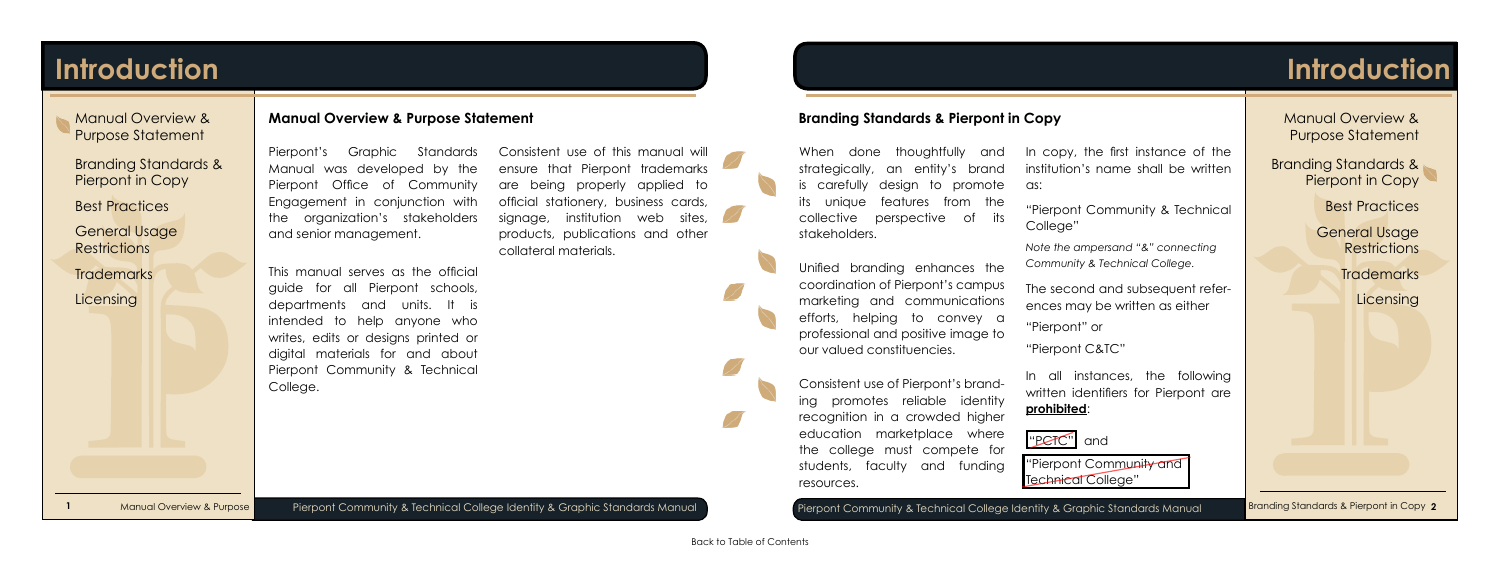General Usage **Restrictions** 

**[Trademarks](#page-4-0)** 

**[Licensing](#page-4-0)** 

[Manual Overview &](#page-2-0) Purpose Statement

[Branding Standards &](#page-2-0)  Pierpont in Copy

Best Practices

## <span id="page-3-0"></span>**Introduction**

Best Practices

**3** Pierpont Community & Technical College Identity & Graphic Standards Manual Pierpont Community & Technical College Identity & Graphic Standards Manual **6** General Usage Restrictions **4** 

### **Best Practices**

Logos are visual manifestations of a brand, which can invoke powerful meanings that are instantly recalled along with the logo. Examples of iconic US-based logos are Coca-Cola and Apple.

General Usage **Restrictions** 

**[Trademarks](#page-4-0)** 

**[Licensing](#page-4-0)** 

Iconic logos are able to stand alone as the sole symbol of an organization. To achieve such a high-level of marketplace brand recognition, logos must not be altered by changes in scale, proportions, colors, relative relationship of design elements (the approved logo "lock up") or by special effects.

Logos should not be modified or locked up with unapproved taglines or design elements. Such alterations can dilute or undermine a brand's intended identity, creating perception ambiguity in the marketplace.



## **Introduction**

[Manual Overview &](#page-2-0) Purpose Statement

[Branding Standards &](#page-2-0) Pierpont in Copy

**Best Practices** 

### **General Usage Restrictions**

All Pierpont branded logos are the property of the institution and are governed by specific guidelines as specified in this standards manual. General usage restrictions are as follows:

- Pierpont branded logos are to be used in official Pierpont publications, digital communications and collateral only.
- Unofficial logos (any Pierpont logo that has not been approved by the Office of Community Engagement) may not be used on any official publication or collateral representing Pierpont.

• Unofficial web sites and publications, such as faculty and student web pages, student organization fliers, stationery and professional organization sites, may not use Pierpont branded logos without express written permission of the Office of Community Engagement.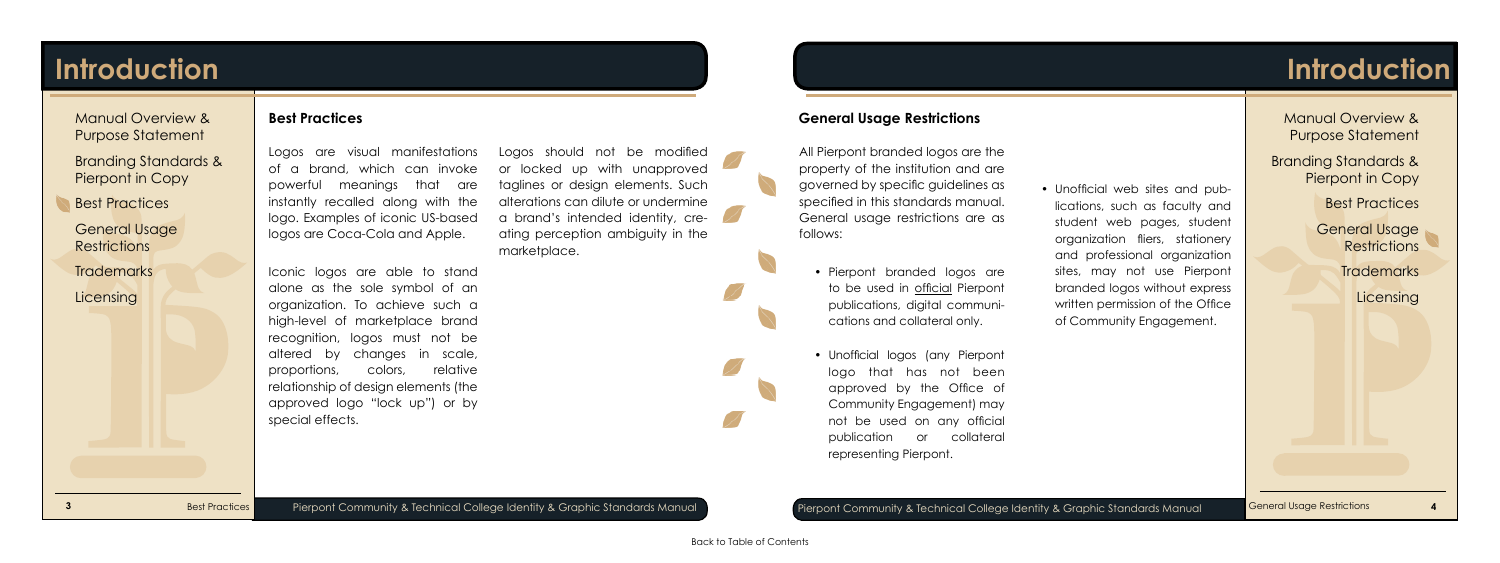**5** Pierpont Community & Technical College Identity & Graphic Standards Manual Pierpont Community & Technical College Identity & Graphic Standards Manual **6**

[General Usage](#page-3-0)  **Restrictions** 

**Trademarks** 

**Licensing** 

[Manual Overview &](#page-2-0) Purpose Statement

[Branding Standards &](#page-2-0) Pierpont in Copy

[Best Practices](#page-3-0)

## <span id="page-4-0"></span>**Introduction**

### **Trademarks**

Trademark law applies to all Pierpont images included in this manual. Any unauthorized use of Pierpont Community & Technical College trademarks is prohibited and enforecable in a court of law.

Regardless of application usage, e.g., commercial or non-commercial, internal or external audience, all graphical identifiers specified in this manual should be followed by the common law trademark symbol, TM.

[General Usage](#page-3-0)  **Restrictions** 

**Trademarks** 

**Licensing** 

All products intended for campus or public sale bearing a Pierpont trademarked identifier must be produced by a Pierpont-authorized licensee. A licensee list can be accessed at www.pierpont.edu/marcom or by calling the Office of Community Engagement, Electronic Communications at 304-333-3654.

Unauthorized use of Pierpont's trademarked identifiers is illegal, including use by employees, students or the public in any way that implies endorsement or support by the college of any non-Pierpont sanctioned activity, program or product.

Licensing

## **Introduction**

[Manual Overview &](#page-2-0) Purpose Statement

[Branding Standards&](#page-2-0)  Pierpont in Copy

[Best Practices](#page-3-0)

**Licensing**

Pierpont trademarked images may not be used to create items for public resale without first having executed a licensing contract for Pierpont Community & Technical College branded items.

Licensing contracts to create Pierpont-branded items can be acquired through Strategic Marketing Affiliates (SMA). For more information refer to SMA's online step-by-step guide to getting licensened:

[http://www.smaworks.com/get](http://www.smaworks.com/getting-licensed-a-step-by-ste/)[ting-licensed-a-step-by-ste/](http://www.smaworks.com/getting-licensed-a-step-by-ste/) 

Contact Info:

Strategic Marketing Affiliates 8900 Keystone Crossing Indianapolis, IN 46240

Suite 605

Phone: 317-669-0808

Fax: 317-669-0810

Email: questions@smaworks.com

SMA will collect royalties on all Pierpont branded products for public resale. All royalty proceeds are used toward funding student scholarships.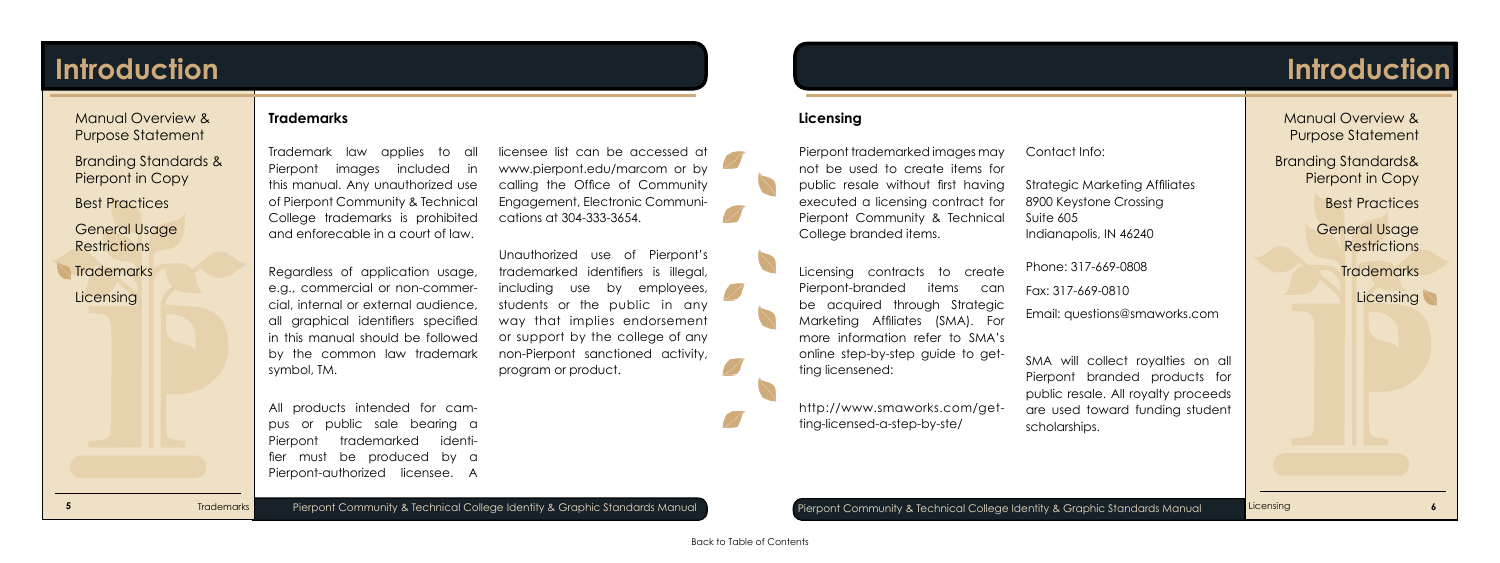## <span id="page-5-0"></span>**Pierpont Trademarks**

Primary Logo

Pierpont Community & Technical College Identity & Graphic Standards Manual **Pierpont Community & Technical College Identity & Graphic Standards Manual Primary Logo Base of the Standards Manual Base of the Standards Manual** 

### **Primary Logo**

The primary Pierpont logo is represented by the word-based graphic logo ("wordmark") shown at right. copy, the first reference should be Pierpont's primary wordmark locks up the name of the college in a customized design.

As shown here and throughout this manual, the Pierpont logo optimally displays in Pierpont Coal Black or Pierpont Vegas Gold (see Pierpont Color Palettes and Typefaces section of this manual, Page 19, for color specifications).

> "Pierpont Community and Technical College"

**Primary Logo** [Secondary Logos](#page-6-0) [Approved Colors](#page-6-0) [Approved Reverse](#page-9-0) [Clear Space & Scale](#page-9-0) [Incorrect Use](#page-10-0)

The Pierpont wordmark is one complete digital artwork file. This customized logo is NOT a font and should not be recreated using standard fonts. In addition, the word-

mark should not be inserted into text. When the school name appears in spelled out as:

"Pierpont Community & Technical College"

*Note the ampersand "&" connecting Community & Technical College.*

Subsequent references to the school may be abbreviated as:

"Pierpont" or "Pierpont C&TC"

The following written identifiers for Pierpont are **prohibited**:

"PCTC" and

## **Pierpont Trademarks**

COMMUNITY & TECHNICAL COLLEGE.

### **Primary Logo**

**Pierpont Primary Wordmark**

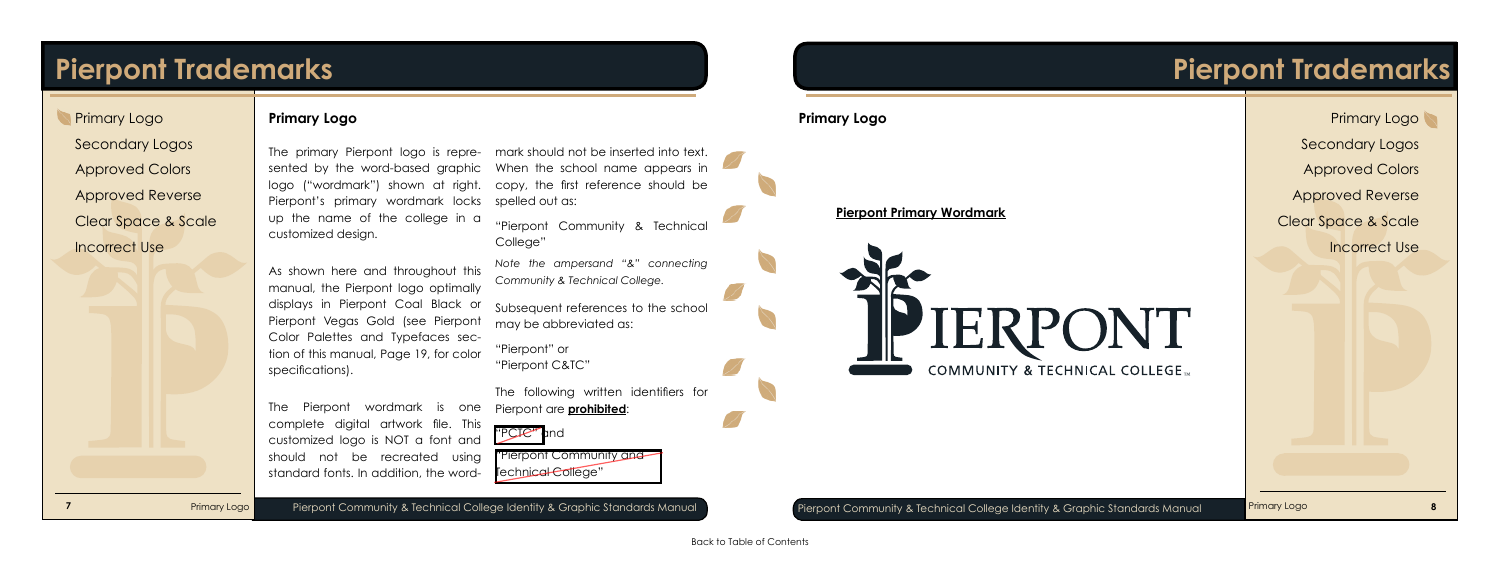## <span id="page-6-0"></span>**Pierpont Trademarks**

Secondary Logos

Pierpont Community & Technical College Identity & Graphic Standards Manual **Pierpont Community & Technical College Identity & Graphic Standards Manual Secondary Logos 10** 

### **Secondary Logos**

From time to time, when Pierpont's primary wordmark is not cohesive with a particular design or purpose, different versions of Pierpont's logo are needed. Secondary graphical trademarked logos have been created for this purpose.

As with Pierpont's primary wordmark, these logos optimally display in Pierpont Coal Black or Pierpont Vegas Gold (see the Pierpont Colors and Typefaces section of this manual for color specifications).

Each of Pierpont's secondary logos are one complete digital artwork file. These customized

trademarks are NOT designed using a standard font and should not be recreated using standard fonts.

Additionally, these secondary trademarks should not be inserted into text. When the school name appears in copy, it should be spelled out as "Pierpont Community & Technical College" or abbreviated as "Pierpont".

The Pierpont monogram is a shortened version of the primary wordmark. It can be more quickly interpreted and works better for certain applications such as promotional items like T-shirts, cups, mugs, key chains and button pins.

Secondary Logos

## **Pierpont Trademarks**

[Primary Logo](#page-5-0) Secondary Logos Approved Colors [Approved Reverse](#page-9-0) [Clear Space & Scale](#page-9-0) [Incorrect Use](#page-10-0)

### **Secondary Logos**

Do not display the Pierpont monogram on the same page as the Pierpont primary wordmark. However, when using the monogram, please be sure to locate the complete institution name somewhere on the same page, document or other application, if at all possible. This helps to clearly identify that the letter "P" means Pierpont Community & Technical College.

### **Pierpont Monogram**





**Pierpont Secondary Wordmark**

IFKP **COMMUNITY & TECHNICAL COLLEGE...**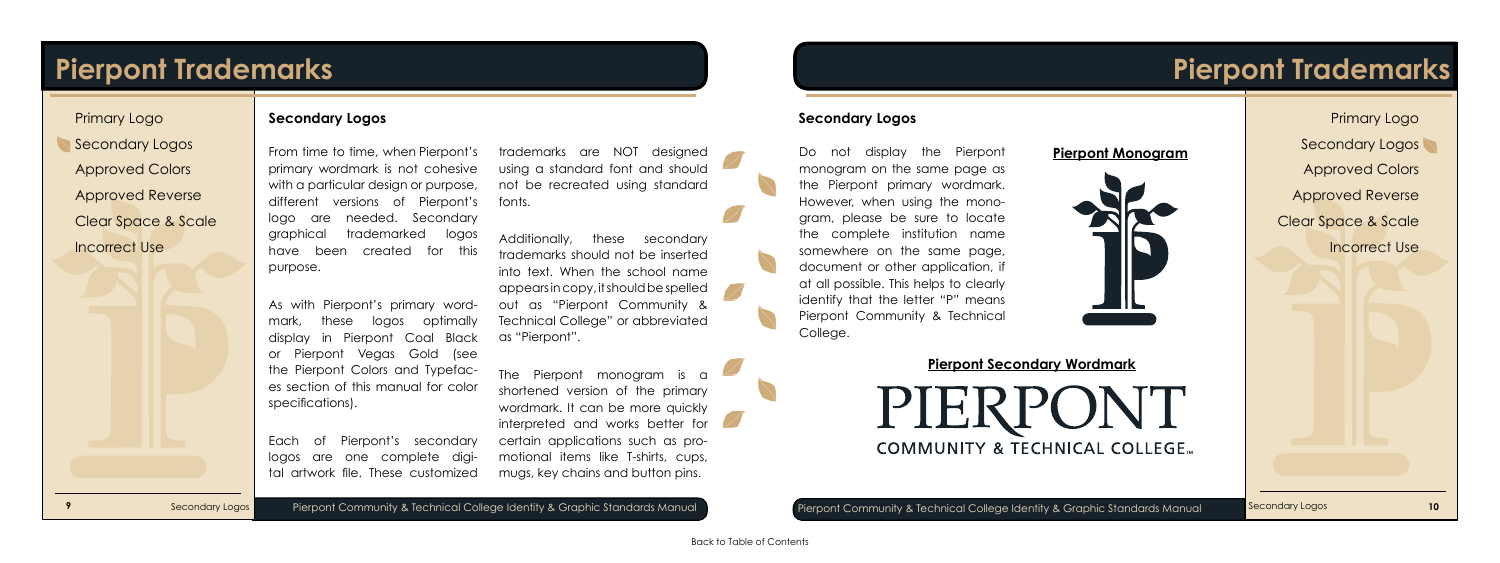## **Pierpont Trademarks**

Secondary Logos

**11** Pierpondary Logos Pierpont Community & Technical College Identity & Graphic Standards Manual Pierpont Community & Technical College Identity & Graphic Standards Manual Secondary Logos 12



**Secondary Logos**

**Pierpont Stacked Logo**





## **Pierpont Trademarks**



[Primary Logo](#page-5-0)

**Secondary Logos**

**Pierpont Icon Special Use Logos**

**Pierpont Avatar**

**COMMUNITY & TECHNICAL COLLEGE**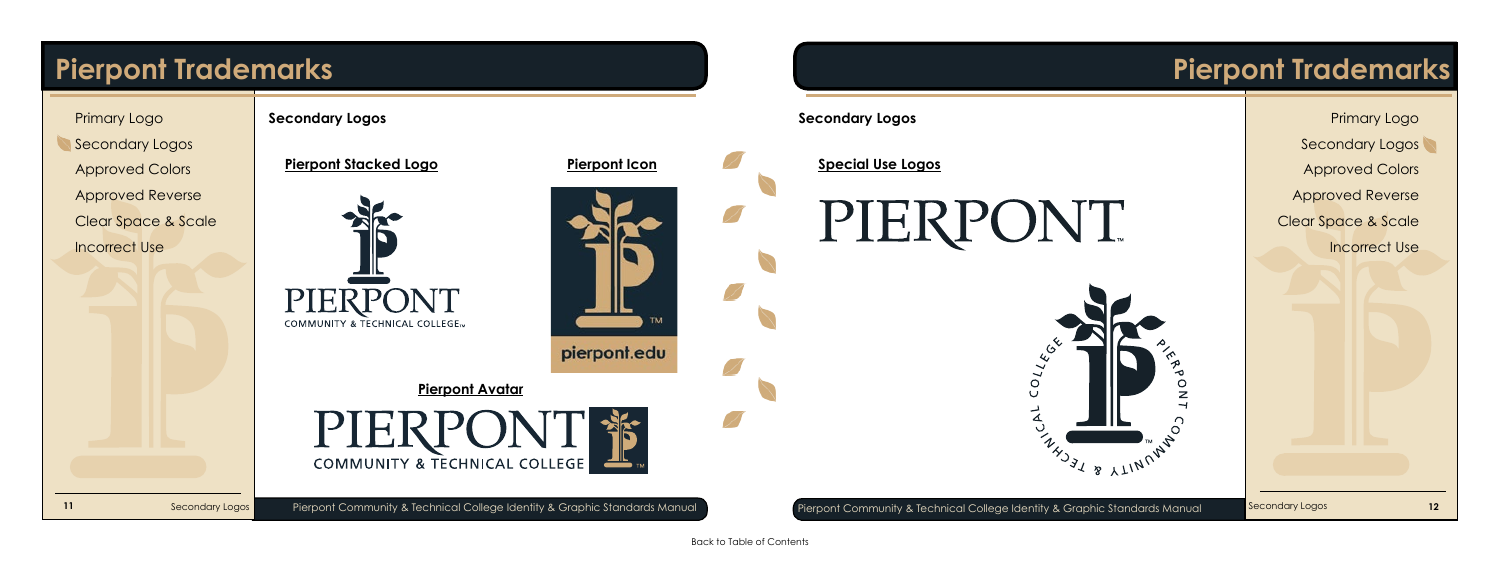## <span id="page-8-0"></span>**Pierpont Trademarks**

Approved Colors

**Secondary Logos**

Approved Colors

## **Pierpont Trademarks**

[Primary Logo](#page-5-0)

[Secondary Logos](#page-6-0)

Approved Colors

[Approved Reverse](#page-9-0)

[Clear Space & Scale](#page-9-0)

[Incorrect Use](#page-10-0)

### **Approved Colors**

### **Pierpont Vegas Gold on Pierpont Coal Black**



**13** Pierpoved Colors Pierpont Community & Technical College Identity & Graphic Standards Manual Pierpont Community & Technical College Identity & Graphic Standards Manual Pierpont Community & Technical College Identity &

When displaying any of Pierpont's trademarked logos on a background color, it is best to place it on one of the primary identity colors, Pierpont "Coal" Black or Pierpont "Vegas" Gold. This reinforces the strength of Pierpont's brand in the marketplace.

**School & Program Logos**



### **Vegas Gold**





### **Reversed - White**

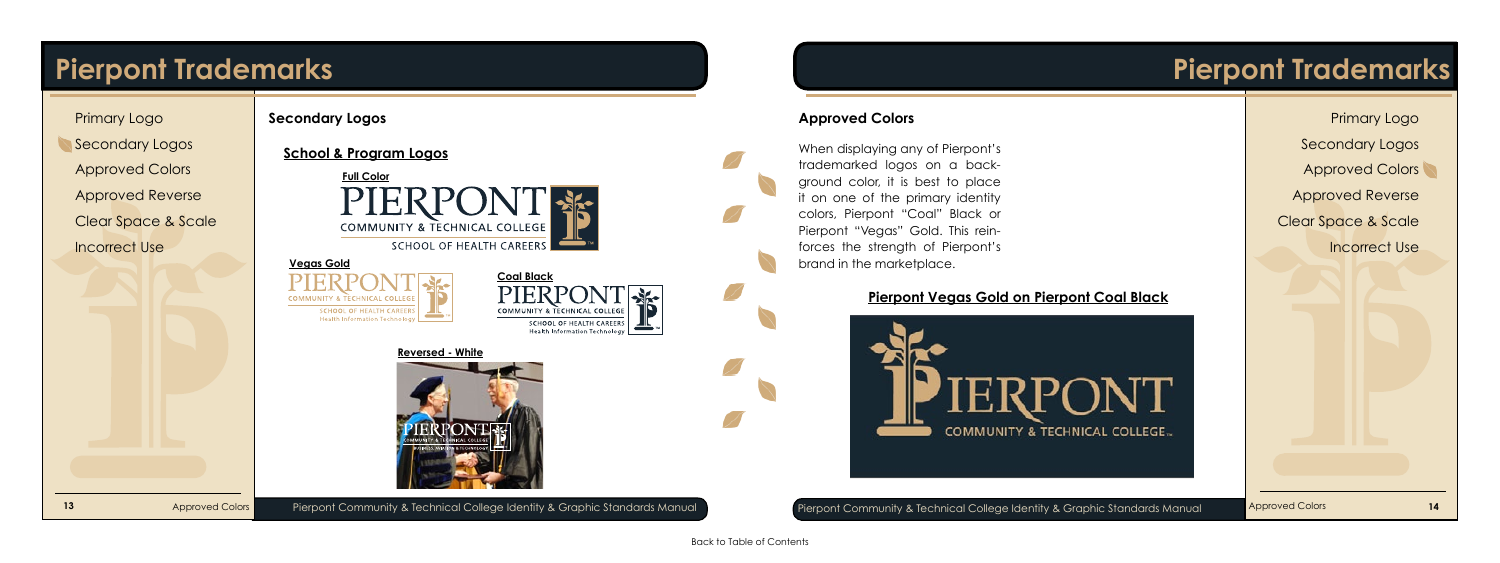## <span id="page-9-0"></span>**Pierpont Trademarks**

Approved Reverse

**15** Pierpoved Reverse Pierpont Community & Technical College Identity & Graphic Standards Manual Pierpont Community & Technical College Identity & Graphic Standards Manual Clear Space 16

### **Approved Reverse**

When any of the trademarked logos must be placed on a multicolor or busy background, it should be reversed out to white if Pierpont "Vegas" Gold or Pierpont "Coal" Black does not provide enough contrast for unfettered visibility. **Pierpont Approved Reverse**



Clear Space

## **Pierpont Trademarks**

[Primary Logo](#page-5-0) [Secondary Logos](#page-6-0) [Approved Colors](#page-8-0) Approved Reverse Clear Space & Scale

[Incorrect Use](#page-10-0)

### **Clear Space & Scale**

To maintain logo integrity, the Pierpont trademarks must be surrounded by minimum clear space on both the "x" and "y" axis that is at least equal to the width of the letter "T" on the same scale as the trademark.

Other design elements, such as type, photography and illustrations, should not be positioned within this clear space. As a general rule, the more clear space around the wordmark the better.

When trademarked logos are resized, all logo elements must be scaled in correct proportion, as shown throughout this guide.



### **Minimum Clear Space**





### **Incorrect Scale**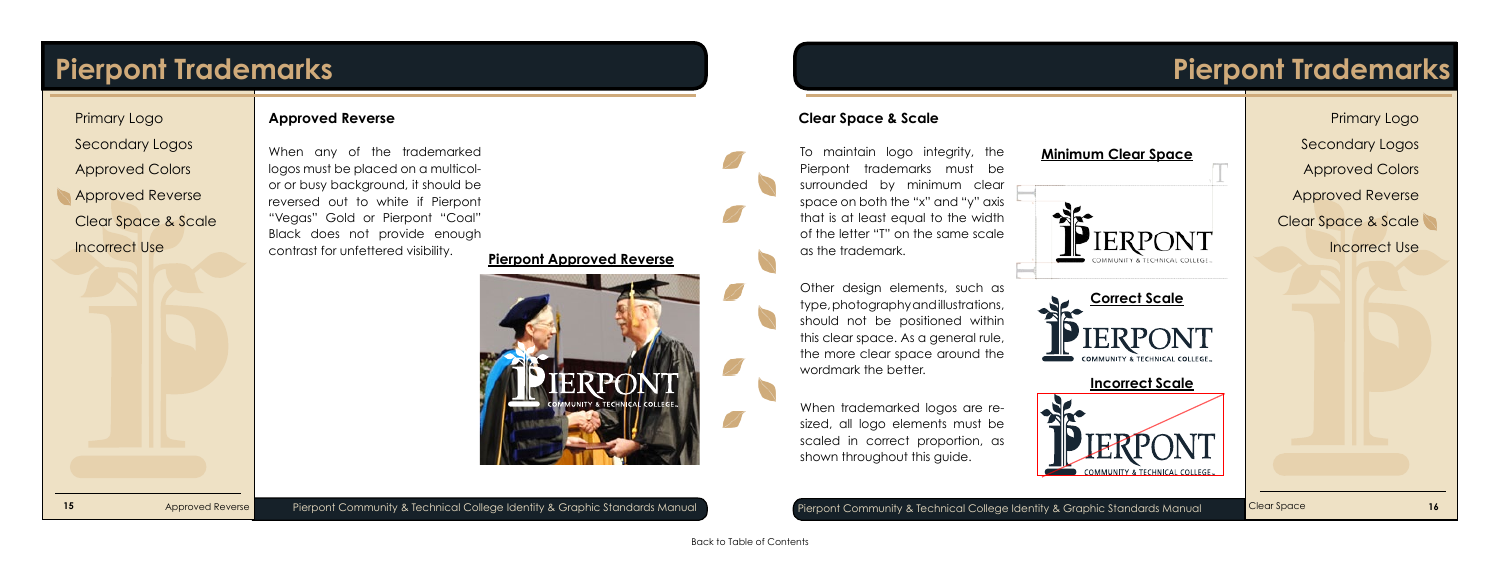## <span id="page-10-0"></span>**Pierpont Trademarks**

Incorrect Use

**17 Pierpont Community & Technical College Identity & Graphic Standards Manual <b>Pierpont Community & Technical College Identity & Graphic Standards Manual 18 Pierpont Community & Technical College Identity & Graphic St** 

### **Incorrect Use**

Pierpont's trademarks exclusively establish Pierpont's distinct identity. This identity must be displayed consistently as per the guidelines herein. From time to time, some applications may require deviation from these guidelines. In such cases, an exception may be granted by contacting the Office of Community Engagement, Electronic Communication, 304-333-3654.

### **Incorrect Use Examples**

Incorrect Use

## **Pierpont Trademarks**

[Primary Logo](#page-5-0)

[Secondary Logos](#page-6-0)

[Approved Colors](#page-8-0)

[Approved Reverse](#page-9-0)

[Clear Space & Scale](#page-9-0)

Incorrect Use

### **Incorrect Use**

Do Not use colors other than those specified (Pages 14 &15.)



Do Not alter the composition. (No double "P")



Do Not set on competitive backgrounds.



Do Not affix other design elements.



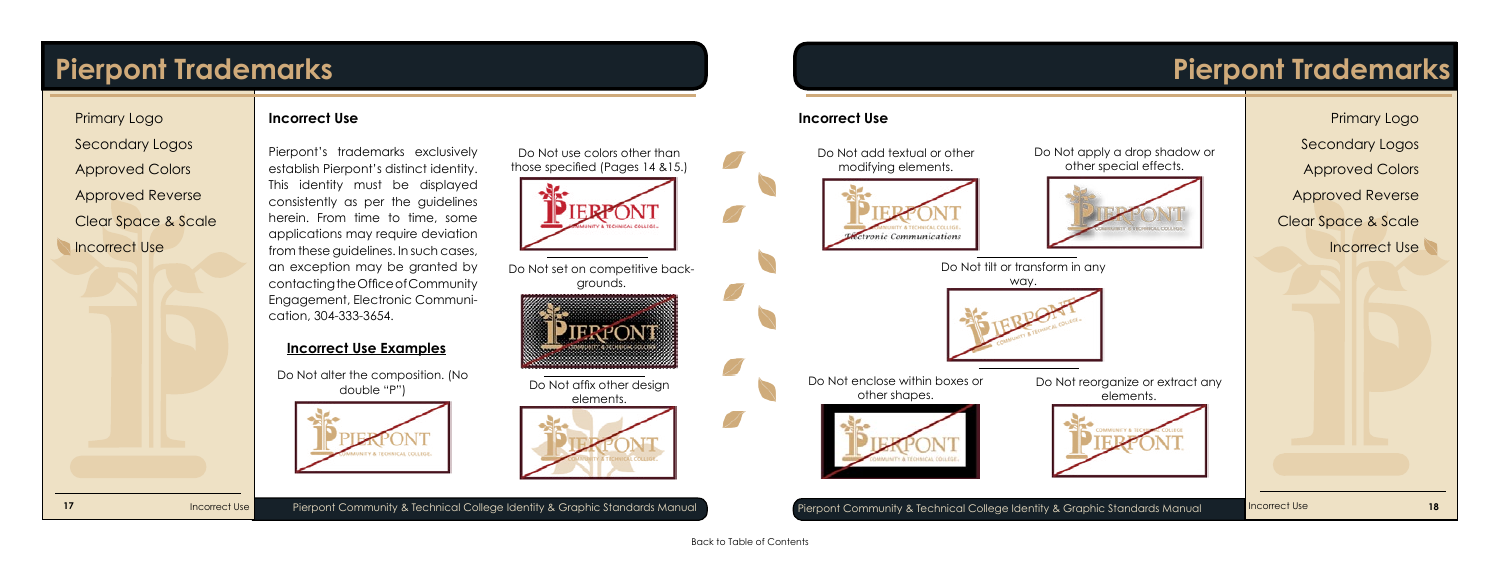### Primary Colors

[Secondary Colors](#page-12-0)

[Secondary Accent](#page-12-0) Colors

[Neutral Colors](#page-13-0)

**[Typefaces](#page-13-0)** 

## <span id="page-11-0"></span>**Pierpont Color Palettes & Typefaces**

### **The Color Palette**

The Color Palette

### **The Color Palette**

Pierpont's colors are based on the PANTONE\* Color Standard.

For color matching, refer printers and other suppliers to the current editions of PANTONE Color Formula Guide. Pierpont "Vegas" Gold and "Coal" Black colors must print to match PANTONE ink swatches.

Since differences in substrates and processes can affect color, the CMYK equivalents provided are guidelines only and should not be considered exact matches. To ensure consistent results, always proof carefully against the PANTONE Color Standard.

NOTE: Colors shown throughout this manual are for example purposes only. For accurate color standards, refer to the current edition of the PANTONE Color Formula Guide.



 > Pierpont's Primary Color Palette should be used prominently in all print and digital collateral.

 > The Secondary Color Palette should be used sparingly so as to not overshadow the Primary Color Palette.

 > The Neutral Color Palette may be used liberally.

 > Neither the Secondary or Neutral Color Palettes may be used in place of the Primary Color Palette.

\*PANTONE is Pantone, Inc.'s check standard for color reproduction and color reproduction materials.

## **Pierpont Color Palettes & Typefaces**

**Pierpont "Light Gold"**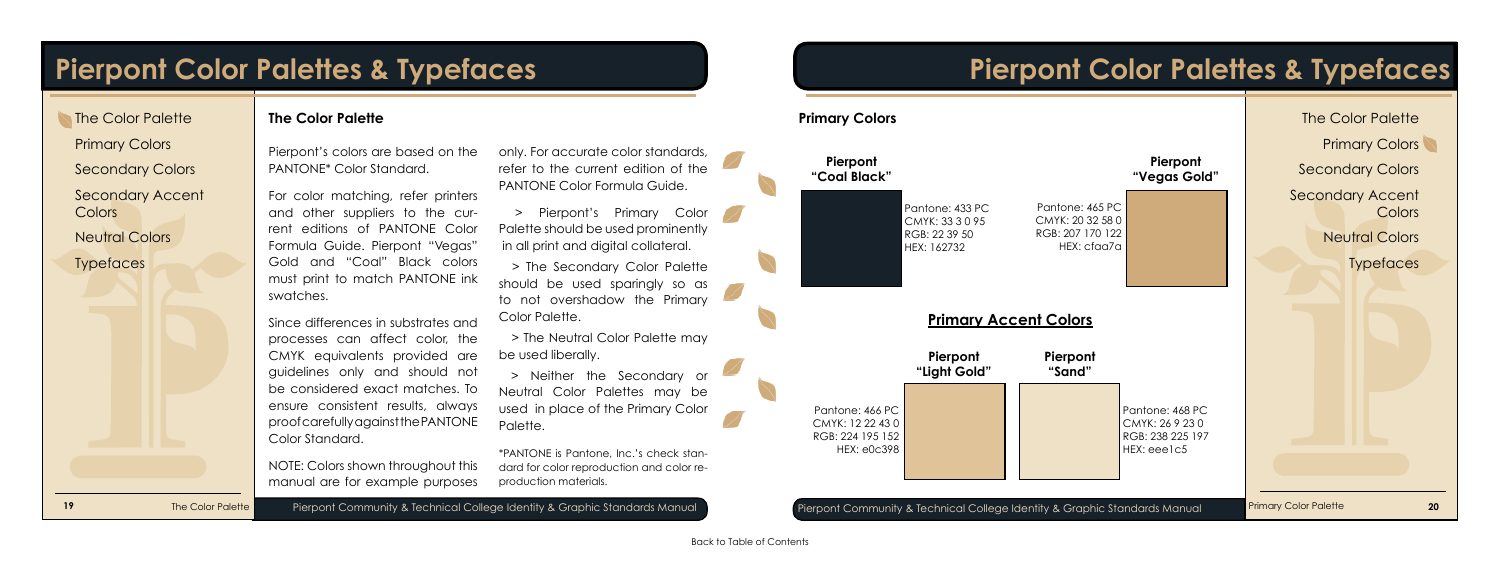<span id="page-12-0"></span>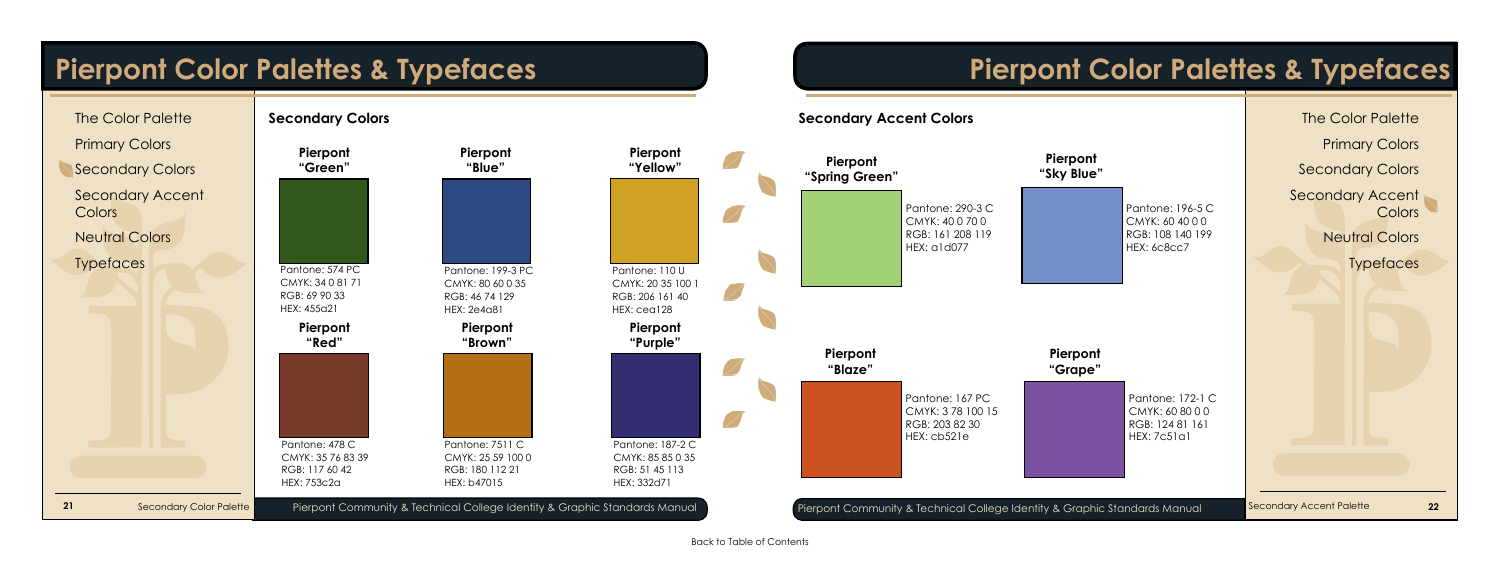[Secondary Accent](#page-12-0) **Colors** 

**Neutral Colors** 

**Typefaces** 

## <span id="page-13-0"></span>**Pierpont Color Palettes & Typefaces**

Typefaces

## **Pierpont Color Palettes & Typefaces**

[The Color Palette](#page-11-0)

[Primary Colors](#page-11-0)

[Secondary Colors](#page-12-0)



abcdefghijklmnopqrstuvwxyz ABCDEFGHIJKLMNOPQRSTUVWXYZ 12345678910!@#\$%^&\*( )

*Lucida Handwriting abcdefghijklmnopqrstuvwxyz ABCDEFGHIJKLMNOPQRSTUVWXYZ 12345678910!@#\$%^&\*( )*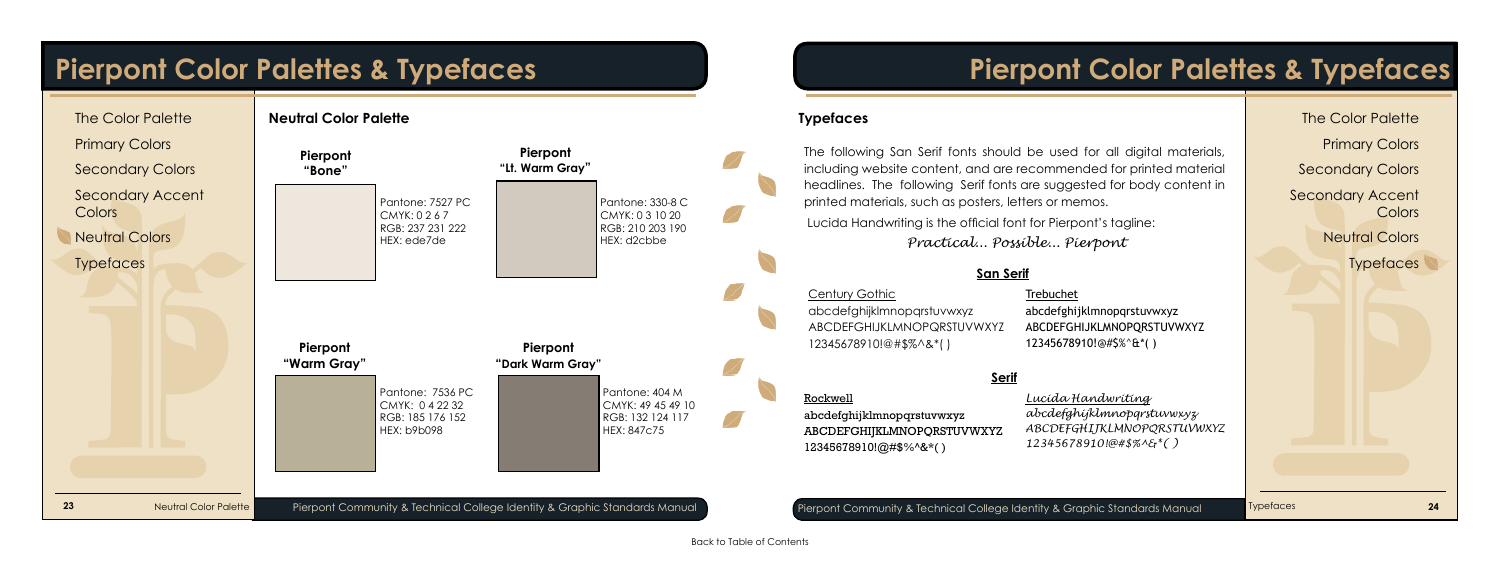- Business Cards
- **Stationery**
- **[Templates](#page-15-0)**
- [> Powerpoint](#page-15-0)
- > [Email Signature](#page-15-0) **Block**
- > [Mailing Labels](#page-16-0) [Pierpont Tagline](#page-16-0)

## <span id="page-14-0"></span>**General Use Collateral**

Business Cards

**Business Cards**

Pierpont's business cards are designed to prominently display Pierpont's trademarked logos. The card layout offers flexibility for both staff and faculty to include pertinent job-related information.

Business cards may be ordered using Pierpont's Business Card Order Form Template (.pdf form). Printing is done at the Fairmont campus

copy shop on a digitall press. The design and ordering process ensures the most cost effective means by which to produce business cards for faulty and staff.

Access the Business Card Order Form Template and Instructions at: www.pierpont.edu/marcom.



## **General Use Collateral**

**Stationery**

Pre-printed Pierpont letterhead and No. 10 envelopes may be ordered through the Fairmont campus copy center.

Digital letterhead is available for download at: www.pierpont. edu/marcom

道

### **No. 10 Envelope**



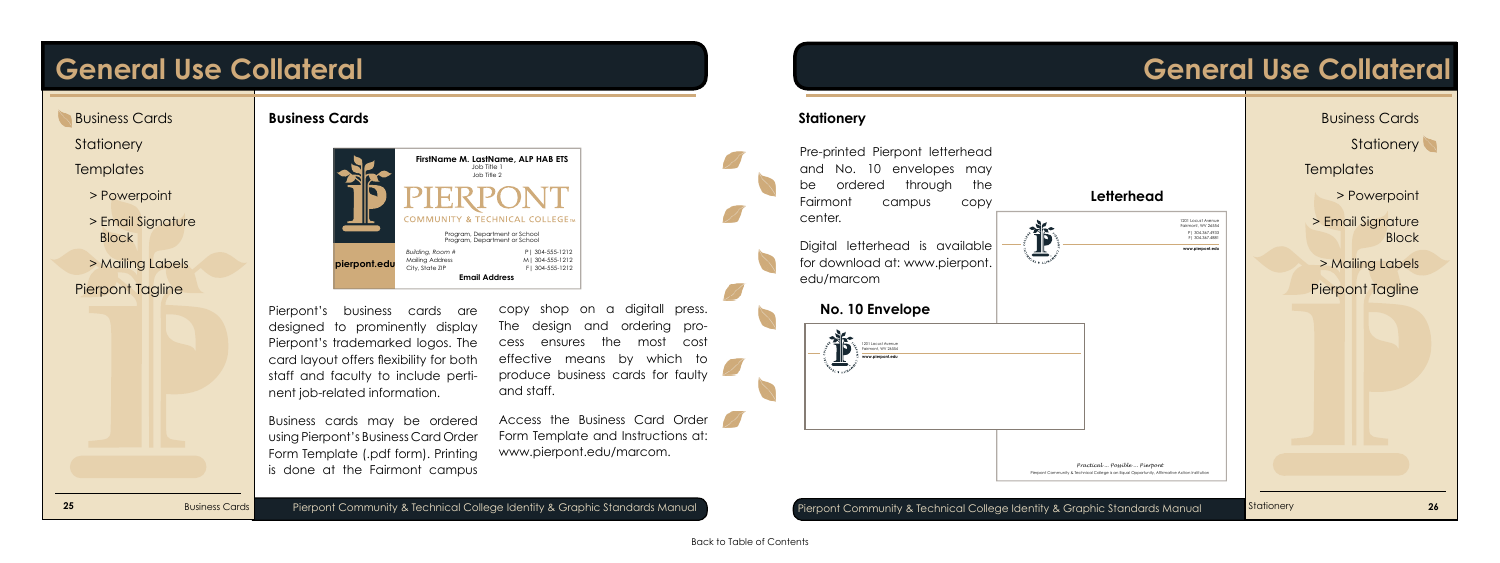

> Email Signature **Block** 

## <span id="page-15-0"></span>**General Use Collateral**

## **General Use Collateral**

[Business Cards](#page-14-0)

**[Stationery](#page-14-0)** 

**Templates** 

> Powerpoint

[> Mailing Labels](#page-16-0)

[Pierpont Tagline](#page-16-0)

**Templates** 

### **Templates**

All Pierpont Faculty & Staff are highly branded email signature blocks. The Email Signature Block Word Template\* with instructions can be downloaded at: www.pierpont. edu/marcom

**\***Email Signature Block Word Template is not supported in Outlook Web Mail Application (OWA).



FrstName M. Last Name, ALP HAB FTS Job Title 1 Job Title 2 or Program or Dept. Dept. or Program Pierpont Community & Technical College School (if applicable) Mailing Address (optional) Telephone | Mobile | Fax email Practical... Possible... Pierpont ww.plerpont.ed FirstName M. LastName, AU' HAB ETS<br>Job Title 1 ると Job Title 2 or Program or Dept.<br>Program or Dept. **IERPONT** (school (if applicable) Mailing Address (optional) OMMUNITY & TECHNICAL COLLEGE Telephone | Mobile | Fax liome Practical... Possible... Pierpont Name, Suffix www.pierpont.edu litle 1 Title 2 or Dept. or Program Dept. or Program Fairmont State University | Pierpont Community & Technical College Note: The co-branded chool (if applicable) Email Signature Block is Mailing Address (optional) lelephone, Mobile, Fax #s for shared services staff www.fairmontstate.edu www.pierpont.edu only, e.g., Financial Aid, Student Affairs, etc.. **FAIRMONT** PIERPONT **STATE UNIVERSITY.** COMMUNITY & TECHNICAL COLLEGE